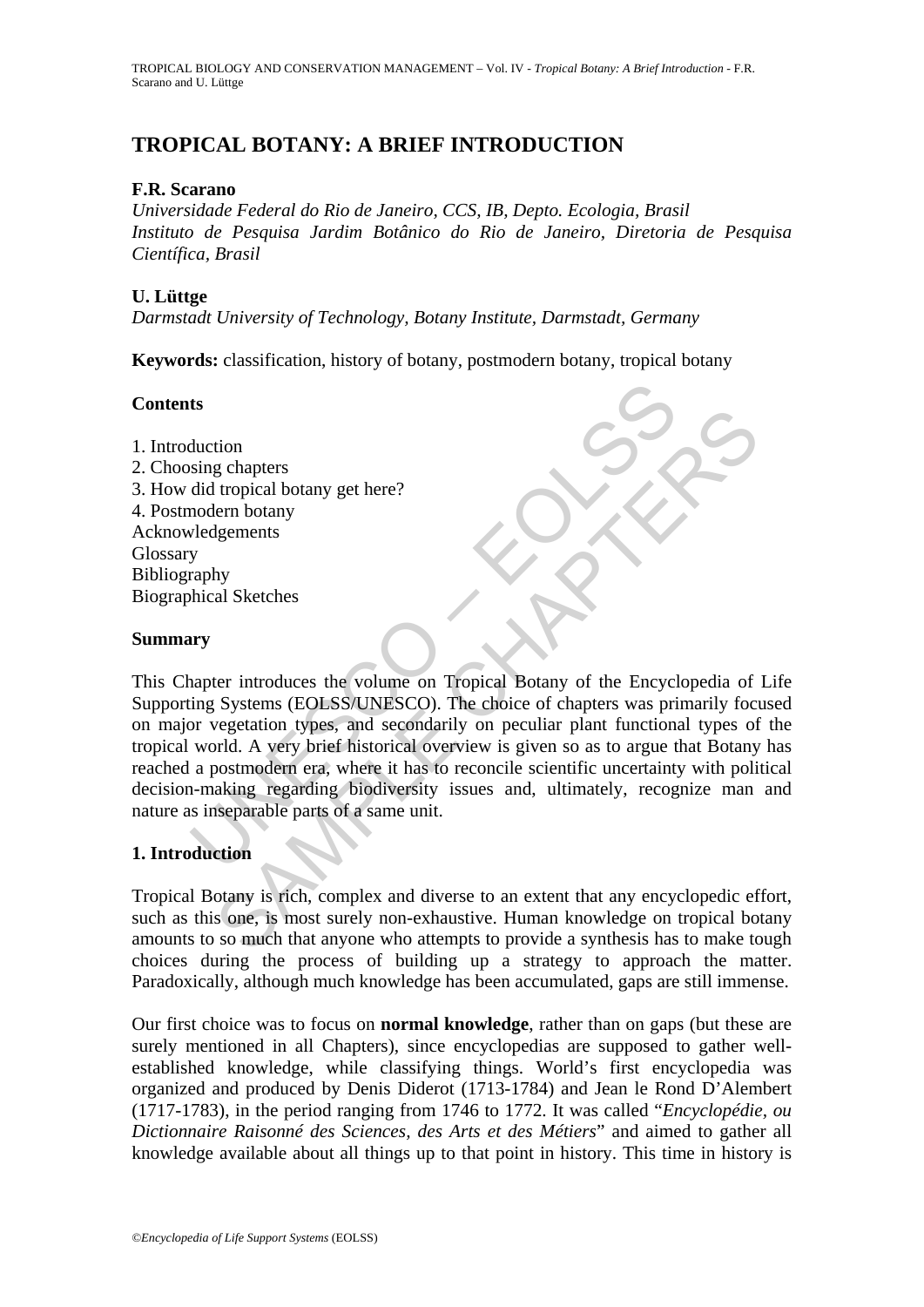known as Illuminism or the Age of Enlightenment, when classifying things was a key intellectual activity in society.

Thus classification is our first keyword here. Ernst Walter Mayr (1904-2005) defined "class" as a group of inter-related entities that resemble each other and argued that all classification systems play two roles: to facilitate access and retrieval of information, and to provide a background for comparative research. Mayr (1997) argued that whoever aims to classify anything must attend to four principles: (1) items to be subjected to classification must be grouped in classes as homogeneous as possible; (2) an individual item must be included in a class with which it shares a high number of attributes; (3) a separate class must be established to any item that is so different that it cannot be allocated to any of the available classes; and (4) the degree of difference between classes is expressed by their arrangement along a hierarchy of classes or subclasses.

> TO ACCESS ALL THE **7 PAGES** OF THIS CHAPTER, Visit: http://www.eolss.net/Eolss-sampleAllChapter.aspx

#### **Bibliography**

- - -

Darwin, C. (1859). *On the origin of species by means of natural selection*. John Murray, London. [Essential reading for any biologist].

The state of the avantable classes, and (4) the degree<br>
a classes is expressed by their arrangement along a hierarchy of<br>
TO ACCESS ALL THE 7 PAGES OF THIS CHAPT<br>
Visit: http://www.eolss.net/Eolss-sampleAllChapter.a<br>
apply TO ACCESS ALL THE 7 PAGES OF THIS C[HAP](https://www.eolss.net/ebooklib/sc_cart.aspx?File=E6-142-TB-01)TER,<br>
Visit: http://www.colss.net/Eolss-sampleAllChapter.aspx<br>
y<br>
(1859). *On the origin of species by means of natural selection*. John Murray, Lot<br>
(2002). *The structure of evolutio* Gould, St. J. (2002). *The structure of evolutionary theory*. Harvard University Press, Cambridge. [In his personable writing style, Stephen J. Gould revised the theory in this book, while attempting to reconcile Darwin views with that of present-day evolutionary biologists].

Humboldt, A. von. (1982). *Südamerikanische Reise*. 1808. Quoted after the edition of Greno Verlagsgesellschaft mbH, Nördlingen. [A vivid account of his travels and observations in northern South America].

Kuhn, T.S. (1962, ed. 1996). *The structure of scientific revolutions*. The University of Chicago Press, Chicago, 3rd.a. ed. [Key reading for those interested in the philosophy of science. Thomas Kuhn offers his perspective of how science progresses].

Latour, B. (1993). *We have never been modern*. Harvard University Press, Cambridge (English translation by Catherine Porter of the original "Nous n'avons jamais été moderns") [Fascinating book on what happens when the traditional separation nature vs. society meets systems where politics, science, technology and nature are mixed].

Looijen, R. (1999). *Holism and reductionism in biology and ecology*. Dordrecht, Kluwer. [The argument of this interesting book is that

Lüttge, U. (2008). *Physiological ecology of tropical plants*. 2<sup>nd</sup> ed. Springer-Verlag, Berlin. [This book] provides a comprehensive treatment of physiology, ecology and also biogeography of tropical plants and flora, including some vegetation types and plant functional types not mentioned in this volume].